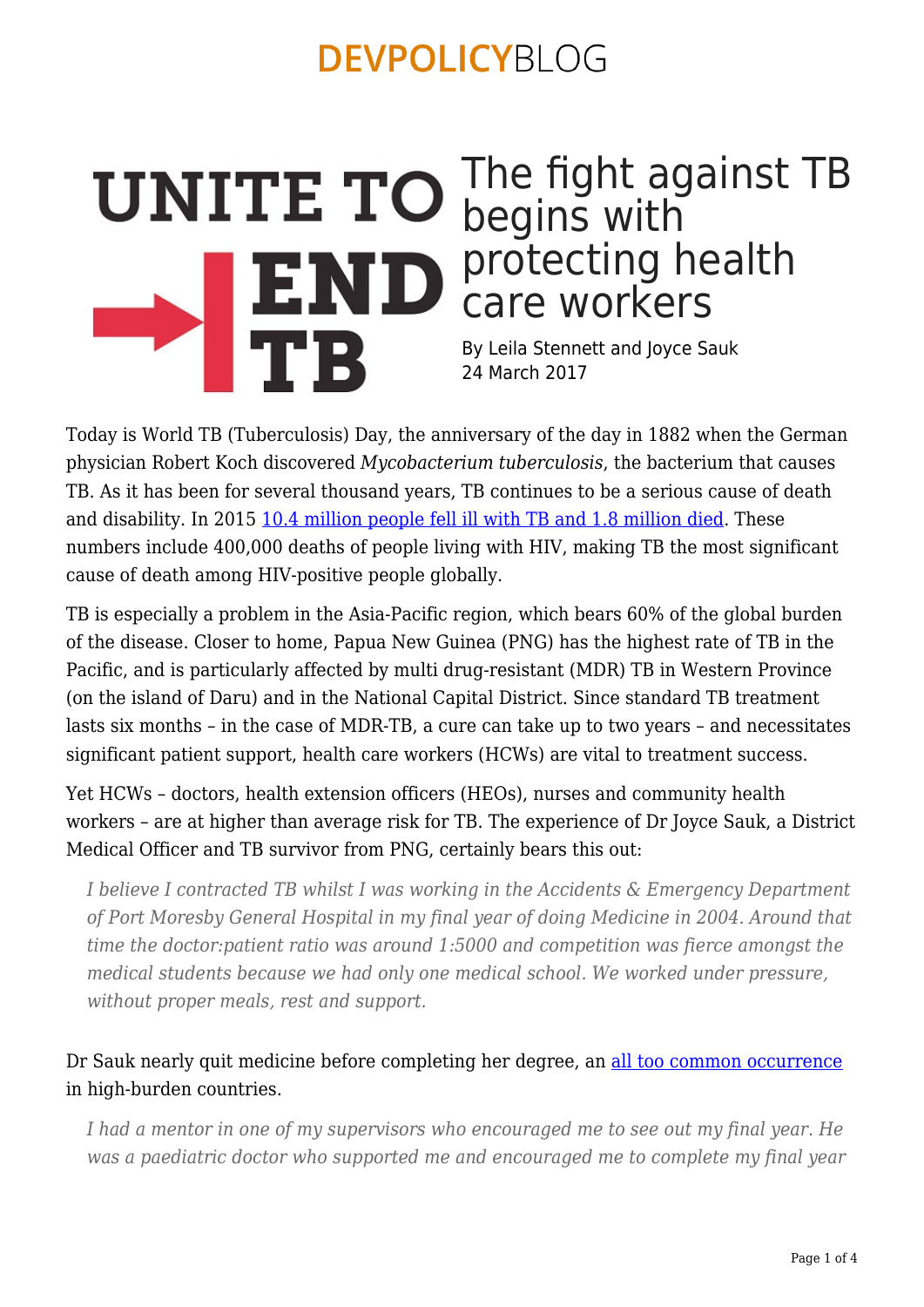*at school. He had contracted TB twice and was a wonderful advocate amongst medical students and doctors who had TB.*

[TB infection control measures](http://apps.who.int/iris/bitstream/10665/44148/1/9789241598323_eng.pdf) should be in place at all health care facilities with patients who are believed to have infectious TB. In order of importance, these control measures are of four types:

- *managerial:* at both national and facility levels, these measures include establishing a coordination body for TB infection control, and budgeted plans including the human resources needed to implement this infection control,
- *administrative:* for example the prompt triaging of people with symptoms of TB, and a range of TB prevention and care interventions for HCWs,
- *environmental:* measures such as ventilation systems and UV germicidal irradiation, and
- *personal:* protective equipment, like particulate respirators.

Managerial, administrative and environmental measures are not matters of individual responsibility but, according to the South African health care worker-run TB education and awareness community **TB Proof**, HCWs can advocate for them and ask questions - for instance, about isolation practices for patients with TB, and the correct use of respirators in order to protect themselves.

#### In reality that isn't always the case on the ground. As Dr Sauk explains:

*…TB is high amongst health care workers. A lot of our staff are afraid of working in the TB programs and wards because of the route of transmission. Not only that with the increase in resistant TB it is getting very difficult to keep health workers in TB sector. However, we do have many doctors, nurses and HEOs who are committed and they must be protected and rewarded to continue this fight against TB.*

Beyond the individual implications of potential occupationally-acquired TB, there are system-level consequences as well. Already there are [too few HCWs in the PNG health](http://www.who.int/workforcealliance/countries/png/en/) [system.](http://www.who.int/workforcealliance/countries/png/en/) As a District Medical Officer Dr Sauk is herself responsible for over 50 patients daily including TB patients, and as the District Health Manager is responsible for over 100 clinical staff, including TB nurses.

The loss of trained personnel through either ill health or unwillingness to work due to fear of TB infection creates additional strain for those working in health care and on an alreadyoverburdened system. Dr Sauk continues: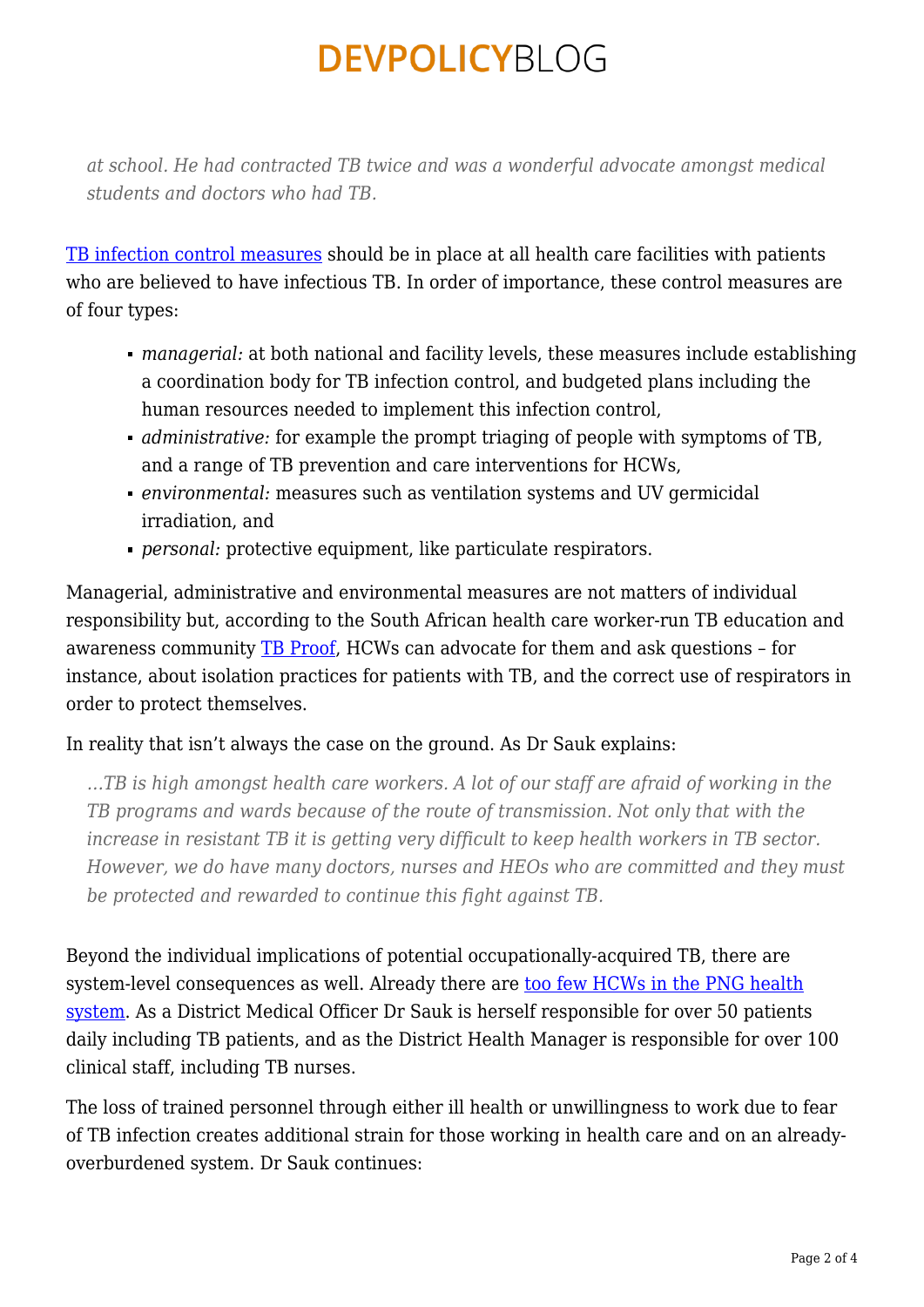*We do have doctors, nurses and HEOs who are committed to working with TB patients and they must be protected and rewarded to continue this fight against TB because without them we cannot even hope to win.*

This fear and the need for protection is only increased by the existence of drug-resistant strains of TB, of which PNG has some of the [highest rates in the Asia-Pacific](http://www.who.int/tb/publications/global_report/en/). MDR-TB requires even longer, more complex treatments than drug-sensitive varieties of TB and thus more intensive commitment and investment from HCWs.

#### Dr Sauk concludes:

*Australia has been our dominant donor for many years and I am grateful that they have helped fight TB alongside our other donors, however, the fight is not over and the threat keeps increasing.*

Hearteningly, [TB mortality in PNG is decreasing,](https://extranet.who.int/sree/Reports?op=Replet&name=/WHO_HQ_Reports/G2/PROD/EXT/TBCountryProfile&ISO2=pg&outtype=pdf) but incidence (new cases) of the disease has not changed over the last decade. The theme for World TB Day 2017 is 'Unite to End TB'. This must include a focus on supporting and protecting healthcare workers, the front line in the fight against TB.

*Leila Stennett is Campaigns Director at [RESULTS International \(Australia\)](http://www.results.org.au/) and Secretariat of the [Australian TB Caucus](http://www.results.org.au/the-australian-tb-caucus/). The Caucus is a cross-party group of Australian federal parliamentarians interested in raising awareness of the impact of TB, particularly in our region, and how Australia can secure support and expertise that contribute to the global eradication of the disease.*

*Dr Joyce Sauk is a District Medical Officer in Port Moresby. In January 2017, she took part in an international media training workshop for TB advocates run by [ACTION,](http://www.action.org/) the international global health advocacy umbrella organisation of which RESULTS International (Australia) is part.*

#### **About the author/s**

#### **Leila Stennett**

Leila Stennett is Campaigns Director at RESULTS International (Australia) and Secretariat of the Australian TB Caucus. The Caucus is a cross-party group of Australian federal parliamentarians interested in raising awareness of the impact of TB, particularly in our region, and how Australia can secure support and expertise that contribute to the global eradication of the disease.